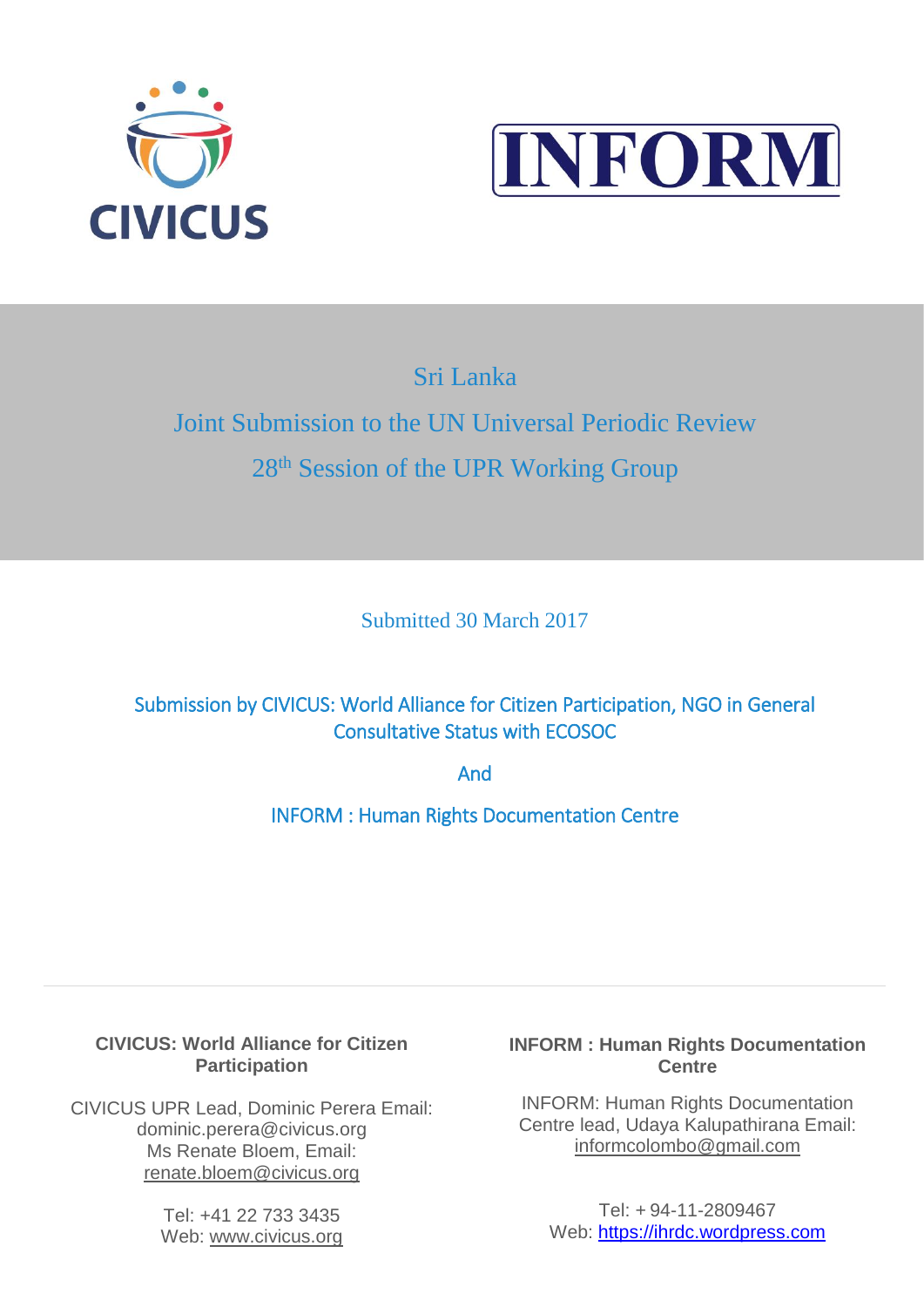## **1. (A) Introduction**

- **1.1** CIVICUS is a global alliance of civil society organisations and activists dedicated to strengthening citizen action and civil society around the world. Founded in 1993, we proudly promote marginalised voices, especially from the Global South, and have members in more than 170 countries throughout the world.
- **1.2** INFORM: Human Rights Documentation Centre (hereafter INFORM) was established in 1990 to monitor and document the human rights situation in Sri Lanka, especially in the context of the ethnic conflict and civil war. We work by reporting on the situation through written and oral interventions at the local, national and international level. In the recent years, INFORM has more focused on protection of human rights defenders at Risk in Sri Lanka and other Asian Countries.
- **1.3** In this document, CIVICUS and INFORM examine the Government of Sri Lanka's compliance with its international human rights obligations to create and maintain a safe and enabling environment for civil society. Specifically, we analyse Sri Lanka's fulfilment of the rights to freedom of association, assembly, and expression and unwarranted restrictions on human rights defenders (HRDs) since its previous UPR examination in November 2012. To this end, we assess Sri Lanka's implementation of recommendations received during the 2nd UPR cycle relating to these issues and provide a number of specific, action-orientated follow-up recommendations.
- **1.4** During the 2<sup>nd</sup> UPR cycle, the Government of Sri Lanka received eleven recommendations relating to civic space. Of these recommendations, one was accepted and nine were noted. An evaluation of a range of legal sources and human rights documentation addressed in subsequent sections of this submission demonstrate that the Government of Sri Lanka has partially implemented seven recommendations relating to civil society space and three have been fully implemented and one not at all. While the government has made significant strides in addressing associational issues, acute implementation gaps were found with regard to the right to freedom of assembly and civic space issues relating to the demilitarisation of the North and Eastern areas of Sri Lanka. Sri Lanka is rated as 'obstructed' by the CIVICUS Monitor which evaluates protection of the freedoms of expression, association and peaceful assembly globally.
- **1.5** CIVICUS and INFORM are deeply concerned by continued threats, intimidation, surveillance and harassment for Human Rights defenders and restrictions on freedom of assembly, and expression.
- **1.6** CIVICUS and INFORM are further alarmed by impunity, slow progress of justice and the lack of willingness from the government to investigate crimes committed against HRDs during the last phase of war and post-war period, including since the last UPR process in 2012.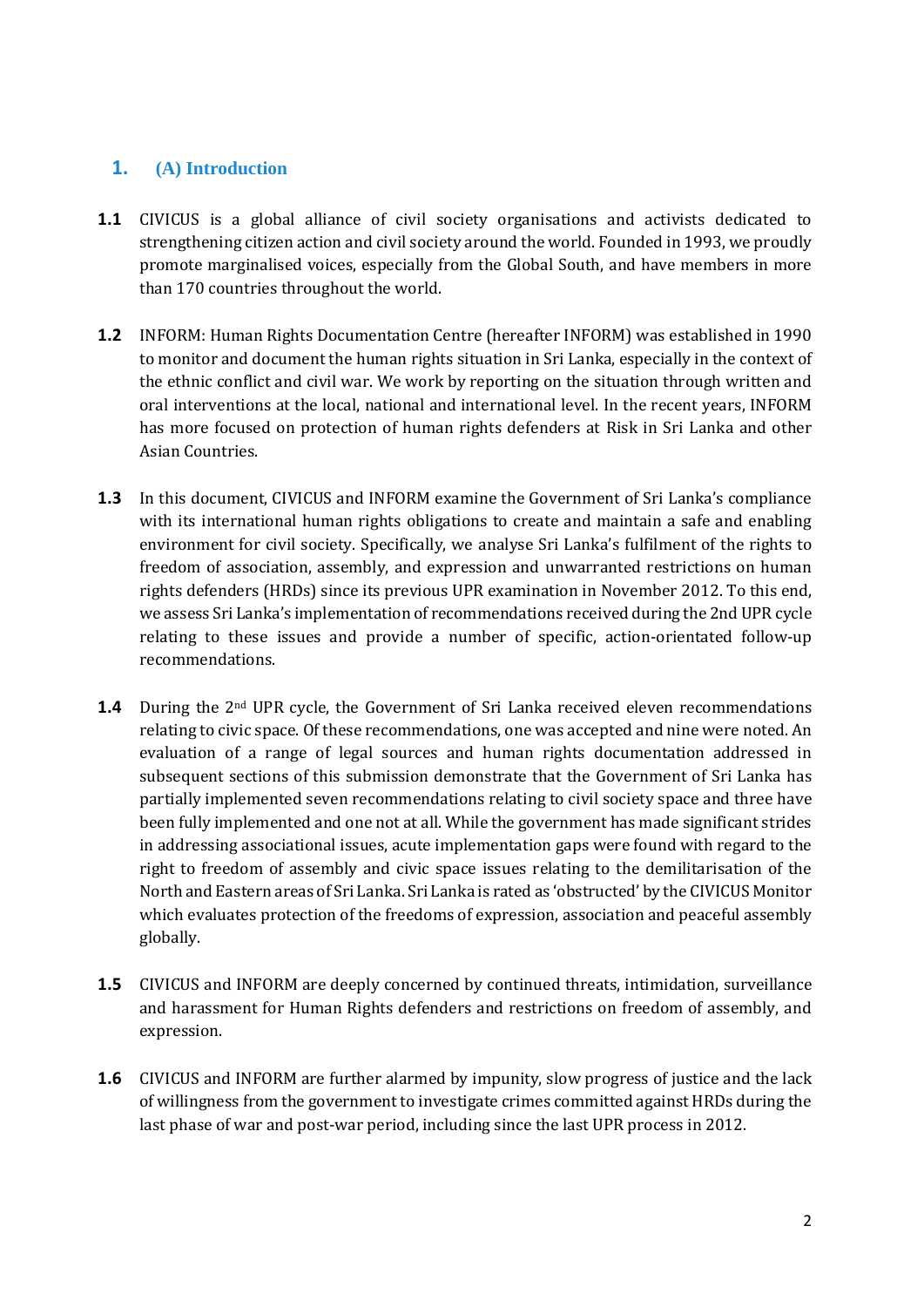- **1.7** CIVICUS & INFORM are dismayed by the proposal to renew counter terrorism legislation in Sri Lanka which could undermine the fragile peace in the country and exacerbate ethnic tensions. These proposals should be immediately amended.
	- In Section B, CIVICUS and INFORM examine Sri Lanka's implementation of UPR recommendations and compliance with international human rights standards concerning freedom of association.
	- In Section C, CIVICUS and INFORM examine Sri Lanka's implementation of UPR recommendations and compliance with international human rights standards related to the protection of human rights defenders, civil society activists and journalists.
	- In Section D, CIVICUS and INFORM Documentation Centre examine Sri Lanka's implementation of UPR recommendations and compliance with international human rights standards concerning to freedom of expression, independence of the media and access to information.
	- In Section E, CIVICUS and INFORM Documentation Centre examine Sri Lanka's implementation of UPR recommendations and compliance with international human rights standards related to freedom of assembly.
	- In Section F, CIVICUS and INFORM Documentation Centre make a number of recommendations to address the concerns listed.

## **2. (B) Freedom of association**

- **2.1** During Sri Lanka's examination under the 2<sup>nd</sup> UPR cycle in November 2012, the government received four recommendations on the right to freedom of association and creating an enabling environment for civil society organizations (CSOs). Among other recommendations, the government committed to "take action to facilitate greater participation by citizens and civil society in helping to implement human rights action plans." Of the recommendations received, the government accepted two and noted two. However, as evidenced below, the government has failed to take adequate measures to realize many of these recommendations. Of the four recommendations on freedom of association, the government has partially implemented two and fully implemented two.
- **2.2** Article 14C of the Sri Lankan Constitution<sup>1</sup> guarantees the right to freedom of association. Moreover, Article 22 of the International Covenant on Civil and Political Rights (ICCPR), to which Sri Lanka is a state party, also guarantees freedom of association. Despite an improvement in the operating environment for civil society across the country and greater space for dissent, inadequate de-mobilisation from the civil conflict remains an obstacle to the enjoyment of civic freedoms across Sri Lanka. In particular, the continued presence of security forces in Northern and Eastern Sri Lanka has restricted the operations and activities of civic groups in these areas. Of particular concern are surveillance, harassment and reprisals against CSOs deemed critical of the authorities. 2

<sup>&</sup>lt;sup>1</sup> Constitution of Sri Lanka available here:<http://www.parliament.lk/files/pdf/constitution.pdf> (Accessed 6th March 2016).

<sup>&</sup>lt;sup>2</sup> The Office of the High Commissioner for Human Rights' (OHCHR) investigation on Sri Lanka (OISL) through [A/HRC/25/1](http://ap.ohchr.org/documents/dpage_e.aspx?si=A/HRC/RES/25/1) concluded by recommendations under Institutional Reform, article 10. (Accessed 6<sup>th</sup> March 2017).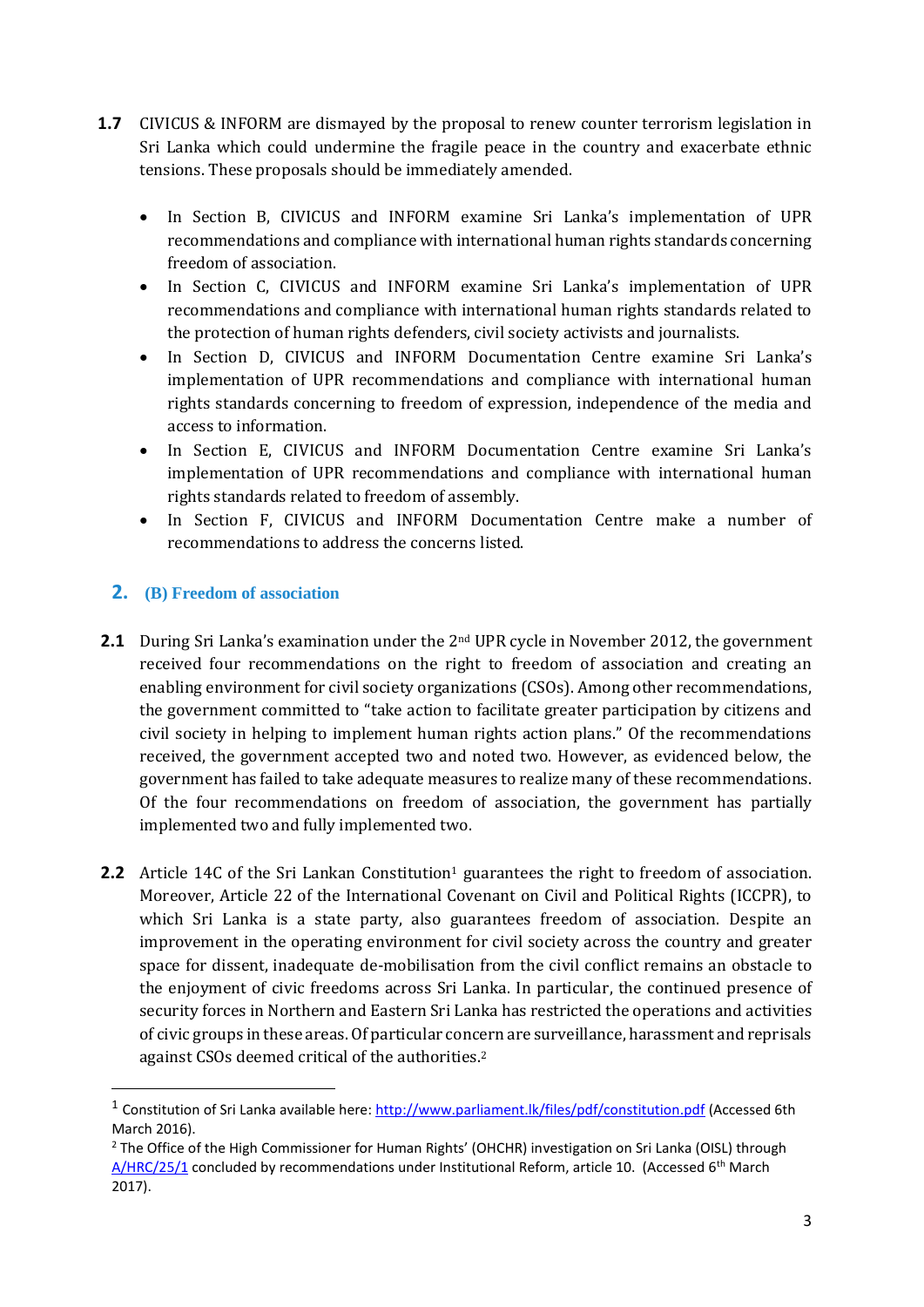- **2.3** Under the Voluntary Social Services Act,<sup>3</sup> CSOs in Sri Lanka are required to register with the National Secretariat for Non-Governmental Organisations which operates under the purview of the Ministry of National Co-existence, Dialogue and Official Languages. <sup>4</sup> The decision in 2016 to place the NGO Secretariat under the auspices of the Ministry of National Co-existence, Dialogue and Official Languages rather than Ministry of Defence was broadly welcomed and viewed as indicative of improving conditions for associational freedoms in Sri Lanka.<sup>5</sup> However, despite these positive measures, public stigmatisation of civil society groups by politicians and attacks against religious associations have marred an improving situation for freedom of association in Sri Lanka.<sup>6</sup>
- **2.4** CIVICUS and Inform are dismayed by the effects of religious violence on the freedom of association of religious associations. In particular, acts of violence directed against members of the Islamic community appear to have increased since Sri Lanka's last review.<sup>7</sup> On 16 June 2014, clashes between Buddhist nationalists and members of the Islamic community in Aluthgama and Beruwela left 3 people dead and at least 80 people injured.<sup>8</sup> The violence escalated after Buddhist Nationalist movement Bodu Bala Sena or Buddhist Force attempted to protest in a predominantly Muslim neighbourhood of Welipitiya.<sup>9</sup> Protesters chanted anti-Islamic slogans, threw missiles and vandalised Muslim-owned homes and businesses. Multiple civic groups condemned the chilling effect of the attack on the free operation of religious associations across Sri Lanka.<sup>10</sup>
	- **2.5** LGBTI organisations operating in Sri Lanka have also suffered purposefully prohibitive bureaucratic delays to impede their activities.<sup>11</sup> The NGO Equal Ground has suffered repeated harassment for organising events that promote the rights of LGBTI people in Sri Lanka, including experiencing unjustified delays in gaining permission from authorities when

**.** 

<sup>3</sup> Voluntary Services Act (1980) is available here:

<http://www.icnl.org/research/library/files/Sri%20Lanka/service2.pdf> (Accessed 6<sup>th</sup> March 2017).

<sup>4</sup> National Secretariat for Non-Governmental Organisations is available here:

[http://www.ngosecretariat.gov.lk/web/index.php?option=com\\_content&view=article&id=46&Itemid=27&lang](http://www.ngosecretariat.gov.lk/web/index.php?option=com_content&view=article&id=46&Itemid=27&lang=en) [=en](http://www.ngosecretariat.gov.lk/web/index.php?option=com_content&view=article&id=46&Itemid=27&lang=en) (Accessed 6<sup>th</sup> March 2017).

<sup>&</sup>lt;sup>5</sup> "EU's Human Rights Initiative 2016 to Sri Lanka, Maldives unveiled", News First, 12<sup>th</sup> May 2016 <http://newsfirst.lk/english/2016/05/eus-human-rights-initiative-2016-sri-lanka-maldives-unveiled/136525> (Accessed 6th March 2017).

<sup>6</sup> Please see article 2.6

<sup>7</sup> Minority Rights Group "Confronting Intolerance: Continued Violations Against Religious Minorities in Sri Lanka" available here: [http://minorityrights.org/wp-content/uploads/2016/12/MRG\\_Rep\\_SriLan\\_Dec16.pdf](http://minorityrights.org/wp-content/uploads/2016/12/MRG_Rep_SriLan_Dec16.pdf) (Accessed 6th March 2017).

<sup>&</sup>lt;sup>8</sup> "Muslims killed in Sri Lanka mob attacks", Al Jazeera, 16<sup>th</sup> June 2014, available here: [http://www.aljazeera.com/news/asia/2014/06/muslims-killed-sri-lanka-mob-attacks-](http://www.aljazeera.com/news/asia/2014/06/muslims-killed-sri-lanka-mob-attacks-201461663841177637.html)[201461663841177637.html](http://www.aljazeera.com/news/asia/2014/06/muslims-killed-sri-lanka-mob-attacks-201461663841177637.html) (Accessed 6th March 2017).

<sup>9</sup> "Buddhist-Muslim Unrest Boils Over in Sri Lanka", The New York Times, 16th June 2016 available here: [https://www.nytimes.com/2014/06/17/world/asia/deadly-religious-violence-erupts-in-sri-lanka.html?\\_r=0](https://www.nytimes.com/2014/06/17/world/asia/deadly-religious-violence-erupts-in-sri-lanka.html?_r=0) (Accessed 6<sup>th</sup> March 2017).

 $10$  "Religious Leaders Call for Restraint and Tolerance as Clashes Leave Three Dead", The Daily FT, 17<sup>th</sup> June 2014, available here: [http://www.ft.lk/2014/06/17/religious-leaders-call-for-restraint-and-tolerance-as](http://www.ft.lk/2014/06/17/religious-leaders-call-for-restraint-and-tolerance-as-clashes-leave-three-dead/)[clashes-leave-three-dead/](http://www.ft.lk/2014/06/17/religious-leaders-call-for-restraint-and-tolerance-as-clashes-leave-three-dead/) (Accessed 7<sup>th</sup> March 2017).

<sup>&</sup>lt;sup>11</sup> The Human Rights Situation in Sri Lanka, Inform Human Rights Documentation Centre available here: [https://ihrdc.files.wordpress.com/2016/12/human-rights-in-sl-one-year-after-parliamentary-elections-inform-](https://ihrdc.files.wordpress.com/2016/12/human-rights-in-sl-one-year-after-parliamentary-elections-inform-18aug20161.pdf)[18aug20161.pdf](https://ihrdc.files.wordpress.com/2016/12/human-rights-in-sl-one-year-after-parliamentary-elections-inform-18aug20161.pdf) (Accessed 6th March 2017).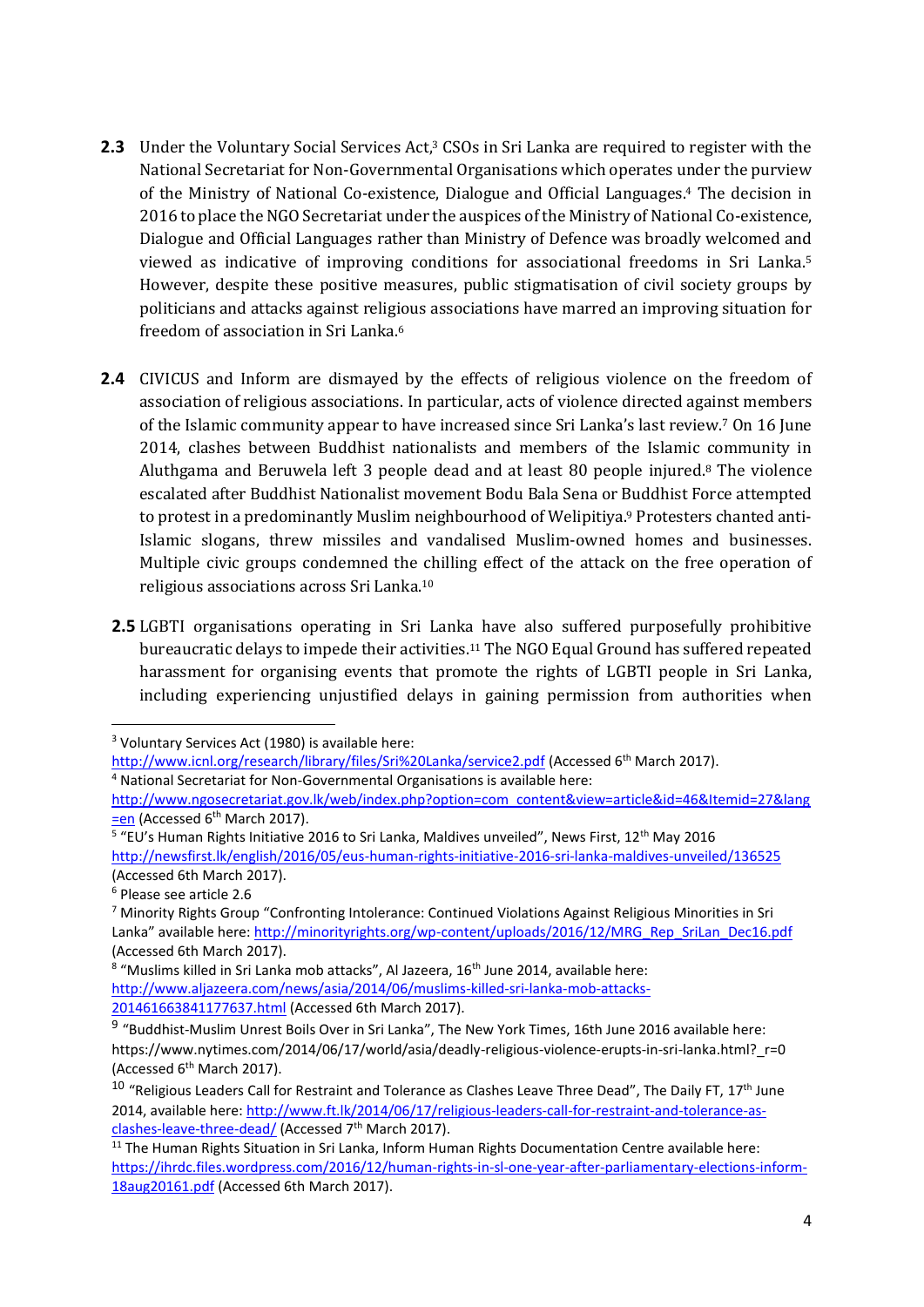coordinating activities. When organising events around the International Day Against Homophobia, Transphobia and Biphobia (IDAHOTB), Equal Ground suffered delays in gaining approval from the authorities. While members of the organisation have suffered harassment and its events have been threatened with attack, no physical attacks have taken place. The lack of legislative provisions to protect LGBTI rights in Sri Lanka continue to be an obstacle to accessing justice.<sup>12</sup>

**2.6** Despite the improved conditions for associational freedoms, CIVICUS and INFORM are concerned by the verbal attacks on civil society groups in Sri Lanka. On 24 November 2016, President Maithripala Sirisena was quoted<sup>13</sup> as saying "...it appears, some media organisations, journalists, NGOs and various traitorous forces do this [compromise on national security]." The unjustified demonization of civil society groups as "traitorous" for airing legitimate concerns over the continued and unnecessary military presence in Northern and Eastern Sri Lanka, as well as the misuse of counter-terrorism legislation, taints the evident progress made in securing associational freedoms.

## **3. (C) Harassment, intimidation and attacks against human rights defenders, civil society activists and journalists**

- **3.1** Under Sri Lanka's previous UPR examination, the government received five recommendations on the protection of human rights defenders, journalists and civil society representatives. The government committed to several relevant recommendations including "Take immediate steps to prevent attacks on the human rights defenders and media and take action to investigate such acts." Of the five recommendations received, none were accepted and five were noted. However, as examined in this section, the government has failed to effectively operationalize these recommendations. Of the five recommendations on protection of HRDs, the government has partially implemented five recommendations.
	- **3.2** Article 12 of the UN Declaration on Human Rights Defenders mandates states to take necessary measures to ensure protection of human rights defenders. The ICCPR further guarantees the freedoms of expression, association and assembly. However, in spite of these protections a well-documented culture of enforced disappearances or "white-van" abductions<sup>14</sup> has continued since Sri Lanka's last review; such tactics have been used to silence political dissidents and critical civil society voices. Credible evidence of mistreatment perpetrated by Sri Lankan security forces against activists in detention such as torture15, sexual violence and rape are yet to be fully investigated.<sup>16</sup>

**.** 

<sup>&</sup>lt;sup>12</sup> Homosexuality is still illegal in Sri Lankan and authorities recently rejected a move to recognise homosexuals see:<http://www.dailymirror.lk/article/Cabinet-rejects-moves-to-decriminalize-homosexuality-122311.html> <sup>13</sup> "President slams some NGOs, media, traitorous forces", DailyMirror.lk, 27<sup>th</sup> November 2016, available here: <http://www.dailymirror.lk/article/President-slams-some-NGOs-media-traitorous-forces-118241.html>

<sup>(</sup>Accessed 6th March 2017).

<sup>&</sup>lt;sup>14</sup> "UN committee told 'white van' abductions continue", Colombo Gazette, 15<sup>th</sup> November 2016 available here[: http://colombogazette.com/2016/11/15/un-committee-told-white-van-abductions-continue/](http://colombogazette.com/2016/11/15/un-committee-told-white-van-abductions-continue/) (Accessed 6<sup>th</sup> March 2017).

<sup>&</sup>lt;sup>15</sup> International Truth and Justice Project Sri Lanka, "Forgotten: Sri Lanka's Exiled Victims" is available here: [http://www.itjpsl.com/assets/press/ITJP\\_report\\_v7.pdf](http://www.itjpsl.com/assets/press/ITJP_report_v7.pdf) (Accessed 6<sup>th</sup> March).

<sup>&</sup>lt;sup>16</sup> "Stop Torture and Rape by the Sri Lankan Security Forces in Sri Lanka, 2009 - 2014" available here: [http://www.stop-torture.com](http://www.stop-torture.com/) (Accessed 6<sup>th</sup> March 2017).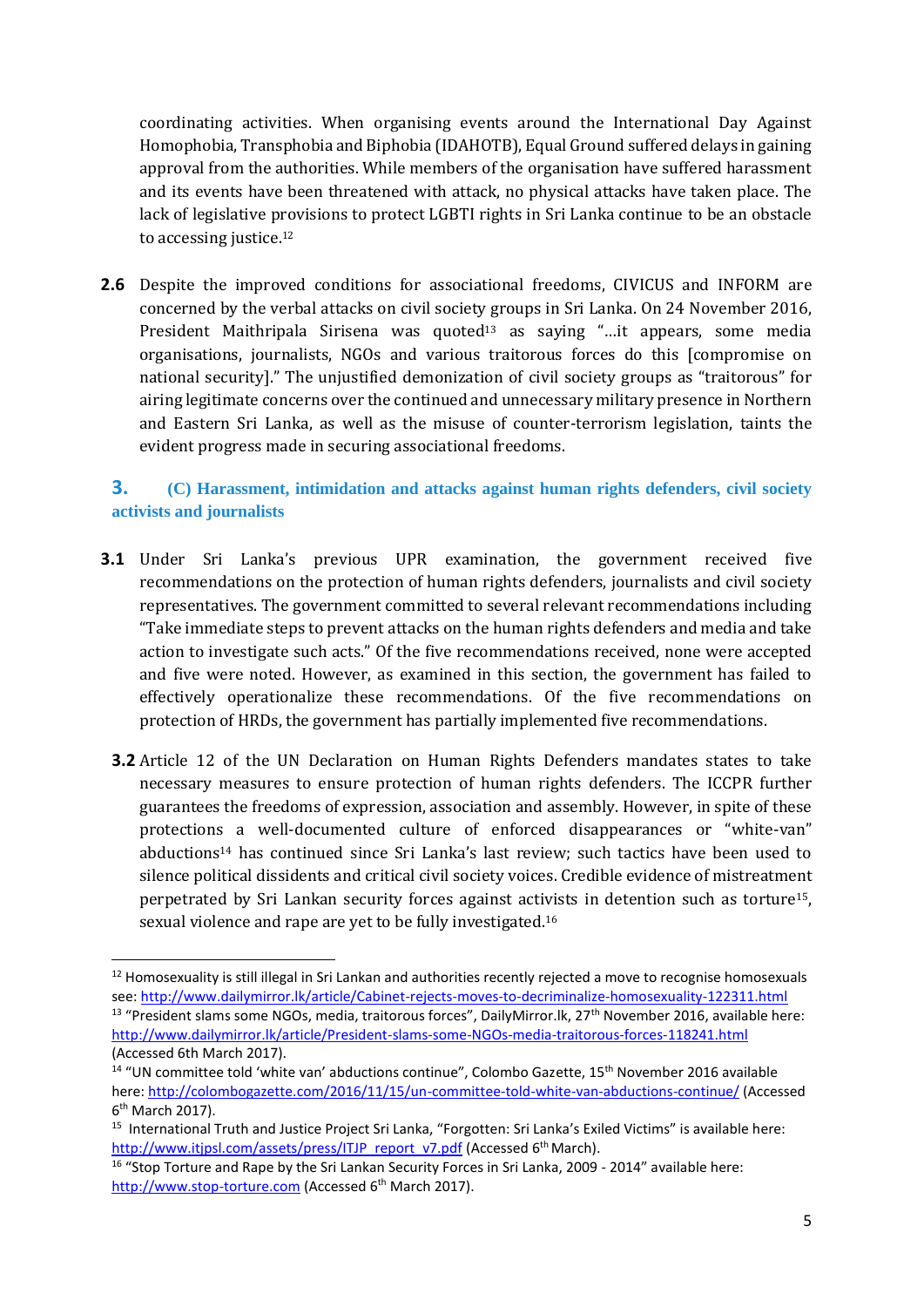- **3.3** Sri Lankan authorities have continued to rely on overbroad provisions in the Prevention of Terrorism Act (PTA)<sup>17</sup> to arbitrarily arrest, detain and harass human rights defenders. From 1979 – 2017, under provisions 9.1 Sri Lankan authorities could legally detain any person suspected of "unlawful activity" for a period of three months. Furthermore, under provisions 11.1 (A –E) & 14.1 of the PTA, Sri Lankan authorities could prohibit international travel, freedom of association, freedom of speech and sanction surveillance of an individual under suspicion of "unlawful activity." Despite renewed guidelines<sup>18</sup> and the eventual repeal of the PTA in March 201719, CIVICUS and INFORM Documentation Centre remain concerned over wilful misapplication of national security legislation to target ethnic minorities<sup>20</sup> and civil society activists working on human rights issues.
- **3.4** In a crackdown by Sri Lankan authorities between March 2016 and June 2016, local human rights groups documented the use of the PTA to arrest at least 24 people.<sup>21</sup> In this period, 23 individuals were held without charge under the counter-terrorism's provisions. All of those arrested were of Tamil ethnicity and from Northern and Eastern Sri Lanka. Several of the individuals arrested in this spate of detentions were involved in civic organisations active in Northern and Eastern Sri Lanka.<sup>22</sup>
- **3.5** The continued use of enforced disappearances or "white-van" abductions by Sri Lankan authorities is of grave concern. In June 2016, British national Velauthapillai Renukaruban was abducted from his ancestral home in Jaffna by security forces and held without charge for several days.<sup>23</sup> Renukaruban was arrested for allegedly having links to the Liberation Tigers of Tamil Eelam (LTTE), a claim which is refuted due to his exile in the UK.<sup>24</sup> Upon his release, Renukaruban had injuries consistent with mistreatment during detention such as torture.

<sup>&</sup>lt;sup>17</sup> Prevention of Terrorism Act (1979) is available here:

[http://www.satp.org/satporgtp/countries/shrilanka/document/actsandordinance/prevention\\_of\\_terrorism.ht](http://www.satp.org/satporgtp/countries/shrilanka/document/actsandordinance/prevention_of_terrorism.htm) [m](http://www.satp.org/satporgtp/countries/shrilanka/document/actsandordinance/prevention_of_terrorism.htm) (Accessed 6th March 2017).

<sup>&</sup>lt;sup>18</sup> "Sri Lankan President Issues New Directives to Police and Armed Forces on Arrests Under PTA", Colombo Page, 19<sup>th</sup> June 2016, available here: [http://www.colombopage.com/archive\\_16B/Jun19\\_1466353649CH.php](http://www.colombopage.com/archive_16B/Jun19_1466353649CH.php) (Accessed 6th March).

<sup>&</sup>lt;sup>19</sup> "The PTA No Longer Operational", Sri Lanka Brief, 3<sup>rd</sup> March 2017 available here:

<http://srilankabrief.org/2017/03/sri-lanka-pta-no-longer-operational-scrm-chief-mano-tittawella/> (Accessed 6<sup>th</sup> March 2017).

 $20$  Please see point 3.10 – proposed legislation to replace the PTA grants the authorities broader powers. <sup>21</sup> "Continuing abuse under PTA: Abductions, Arbitrary Arrests, Unlawful Detentions and Torture", Groundviews: Journalism for Citizens, 28<sup>th</sup> June 2016 available here:

[http://groundviews.org/2016/06/28/continuing-abuse-under-pta-abductions-arbitrary-arrests-unlawful](http://groundviews.org/2016/06/28/continuing-abuse-under-pta-abductions-arbitrary-arrests-unlawful-detentions-and-torture/)[detentions-and-torture/](http://groundviews.org/2016/06/28/continuing-abuse-under-pta-abductions-arbitrary-arrests-unlawful-detentions-and-torture/) (Accessed 6<sup>th</sup> March).

<sup>&</sup>lt;sup>22</sup> Sankaralingam Sasikaran was involved with an NGO working with war affected households and providing education to children see more here: [http://www.tamilguardian.com/content/tamil-ngo-worker-arrested-tid](http://www.tamilguardian.com/content/tamil-ngo-worker-arrested-tid-kilinochchi?articleid=20039)[kilinochchi?articleid=20039](http://www.tamilguardian.com/content/tamil-ngo-worker-arrested-tid-kilinochchi?articleid=20039) (Accessed 7<sup>th</sup> March 2016) & Subramaniyam Sivakaran Secretary of the Ilankai Thamil Arasu Kachchi (ITAK) Northern Province Youth Organisation was arrested and then later released see more here[: https://www.youtube.com/watch?v=E9GRBrTt7P4](https://www.youtube.com/watch?v=E9GRBrTt7P4)

<sup>&</sup>lt;sup>23</sup> "British Tamil 'Tortured and Detained' During Sri Lanka Wedding Trip", Guardian, 11<sup>th</sup> June 2016 available here[: https://www.theguardian.com/law/2016/jun/11/sri-lanka-british-tamil-velauthapillai-renukaruban](https://www.theguardian.com/law/2016/jun/11/sri-lanka-british-tamil-velauthapillai-renukaruban-tortured-wedding)[tortured-wedding](https://www.theguardian.com/law/2016/jun/11/sri-lanka-british-tamil-velauthapillai-renukaruban-tortured-wedding) (Accessed 6th March 2017).

<sup>&</sup>lt;sup>24</sup> British Groom Detained in Sri Lanka has been Arrested and Tortured, says Family, The Independent, 11<sup>th</sup> June 2016 available here: [http://www.independent.co.uk/news/world/asia/british-groom-detained-in-sri](http://www.independent.co.uk/news/world/asia/british-groom-detained-in-sri-lanka-has-been-arrested-and-tortured-say-family-a7076891.html)[lanka-has-been-arrested-and-tortured-say-family-a7076891.html](http://www.independent.co.uk/news/world/asia/british-groom-detained-in-sri-lanka-has-been-arrested-and-tortured-say-family-a7076891.html) (Accessed 7th March 2017).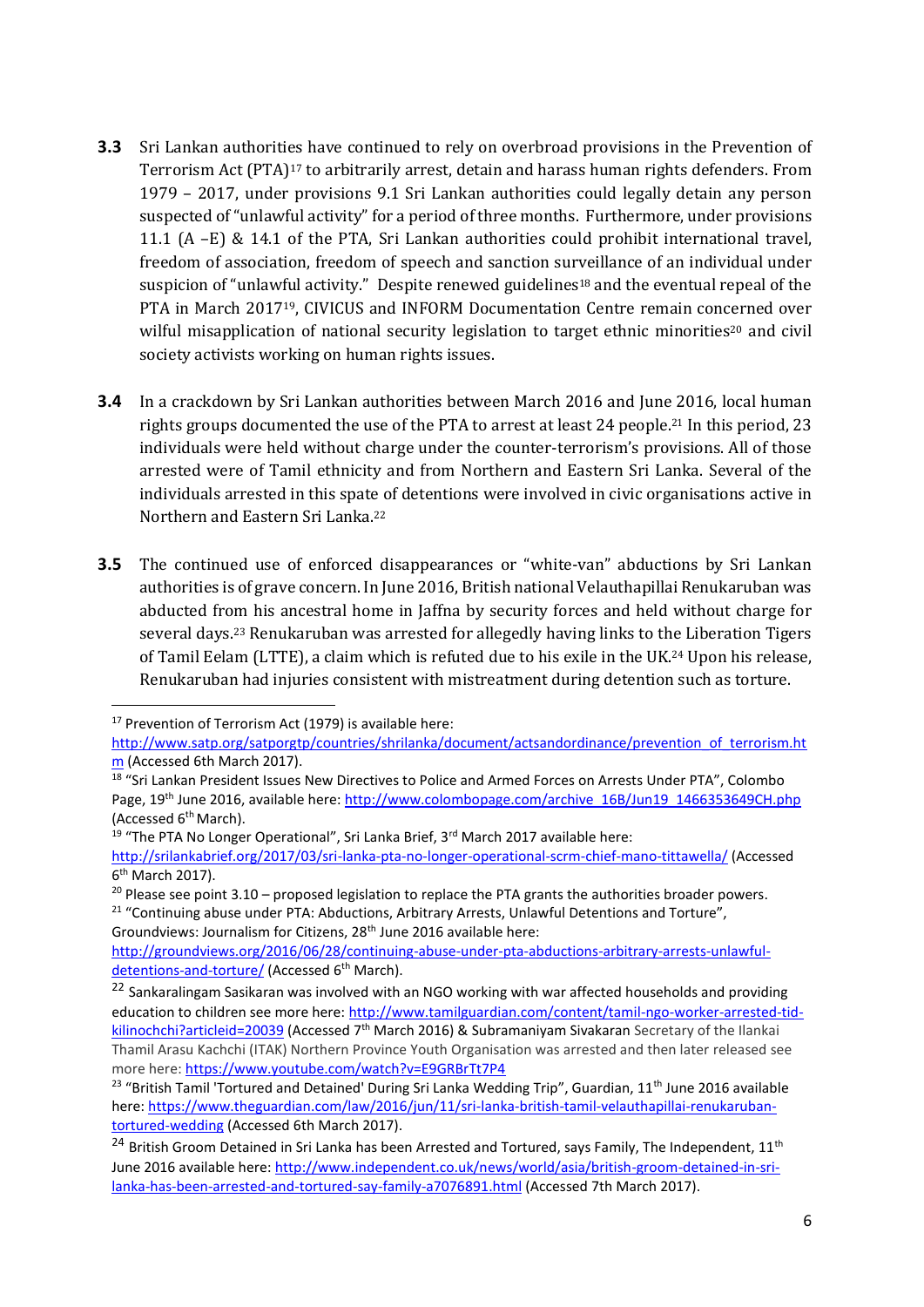- **3.6** The lack of independent investigation into the systemic use of torture in Sri Lanka during and after the civil conflict<sup>25</sup> has stymied the countries' progress towards meaningful reconciliation. So far, Sri Lankan authorities have rejected calls to create a "hybrid" court where foreign judges<sup>26</sup> would conduct an enquiry into abuses committed during the conflict and the years after. The testimonies of exiled Sri Lankan dissidents, ex-LTTE cadres<sup>27</sup> and human rights defenders remain largely unheard for fear of reprisal.<sup>28</sup>
- **3.7** During a visit to Sri Lanka in May 2015, the United Nations Special Rapporteur on torture and other cruel, inhuman and degrading treatment or punishment, Mr. Juan E. Mendez noted that the use of torture by Sri Lankan authorities has had a chilling effect on civil society groups. The Sri Lankan authorities' harassment frequently extended to civic groups working to rehabilitate victims of torture or investigate victims of enforced disappearances.<sup>29</sup>
- **3.8** Despite evidence that attacks on journalists have decreased in prevalence since Sri Lanka's last review, security forces still use physical violence to intimidate critical journalists. On 3 September 2016, a journalist from "Lanka News Web", was attacked by Sri Lankan security forces. Ruwan Nelugolla was assaulted $30$  after attending a protest against the security forces' role in the disappearance of Madhushka de Silva in 2013.<sup>31</sup> According to Nelugolla, security forces assaulted him by beating him during his arrest and detention.
- **3.9** On 13 December 2016, Roshan Gunasekara was assaulted<sup>32</sup> by a member of the Sri Lankan security forces while reporting on a protest in Hambantota. Gunasekara, a correspondent for "The Island" and "Divaina", was assaulted after he produced his media accreditation card to security personnel. Even though the incident was captured on camera, there is yet to be a thorough investigation into the assault.

<sup>&</sup>lt;sup>25</sup> "Sri Lanka: UNCAT Committee Recommends the Government Appoint Independent Investigating Body to Inquire into Torture", Sri Lanka Brief, 12th December 2016 available here[: http://srilankabrief.org/2016/12/sri](http://srilankabrief.org/2016/12/sri-lanka-uncat-committee-recommends-the-government-appoint-independent-investigating-body-to-inquire-into-torture/)[lanka-uncat-committee-recommends-the-government-appoint-independent-investigating-body-to-inquire](http://srilankabrief.org/2016/12/sri-lanka-uncat-committee-recommends-the-government-appoint-independent-investigating-body-to-inquire-into-torture/)[into-torture/](http://srilankabrief.org/2016/12/sri-lanka-uncat-committee-recommends-the-government-appoint-independent-investigating-body-to-inquire-into-torture/) (Accessed 6<sup>th</sup> March 2017).

<sup>&</sup>lt;sup>26</sup> "Sri Lanka 'wavering' on human rights: Zeid", Ceylon News, 9<sup>th</sup> February 2016 available here: <http://www.ceylonews.com/2016/02/sri-lanka-wavering-on-human-rights-zeid/> (Accessed 6<sup>th</sup> March).

 $27$  A body of evidence suggests that ex Liberation Tigers of Tamil Eelam (LTTE) combatants overseas are unwilling to testify about their mistreatment during detention for fear of reprisal. <sup>28</sup> Please see "Forgotten: Sri Lanka's Exiled Victims".

 $29$  Preliminary observations and recommendations of the Special Rapporteur on torture and other cruel, inhuman and degrading treatment or punishment, Mr. Juan E. Mendez\* on the Official joint visit to Sri Lanka – 29 April to 7 May 2016 available here:

<http://www.ohchr.org/EN/NewsEvents/Pages/DisplayNews.aspx?NewsID=19943&LangID=E> (Accessed 6<sup>th</sup> March 2017).

<sup>&</sup>lt;sup>30</sup> Police Assaults Journalist to Mark 150<sup>th</sup> Anniversary, Sri Lanka Brief, 5<sup>th</sup> September 2016 available here: <http://srilankabrief.org/2016/09/police-assaults-a-journalist-to-mark-150th-anniversary/> (Accessed 6th March 2016).

<sup>31</sup> Senior Policeman Linked to SI's Killing in Kurunegala, Sri Lanka Mirror, 24<sup>th</sup> November 2016, available here: <http://srilankamirror.com/news/638-senior-policeman-linked-to-si-s-killing-in-kurunegala> (Accessed 6th March 2016).

<sup>&</sup>lt;sup>32</sup> Sri Lankan Navy Commander Assaults Journalist, International Federation of Journalists (IFJ), 13<sup>th</sup> December 2016 available here[: http://www.ifj.org/nc/news-single-view/backpid/33/article/sri-lankan-navy-commander](http://www.ifj.org/nc/news-single-view/backpid/33/article/sri-lankan-navy-commander-assaults-journalist/)[assaults-journalist/](http://www.ifj.org/nc/news-single-view/backpid/33/article/sri-lankan-navy-commander-assaults-journalist/) (Accessed 6<sup>th</sup> March).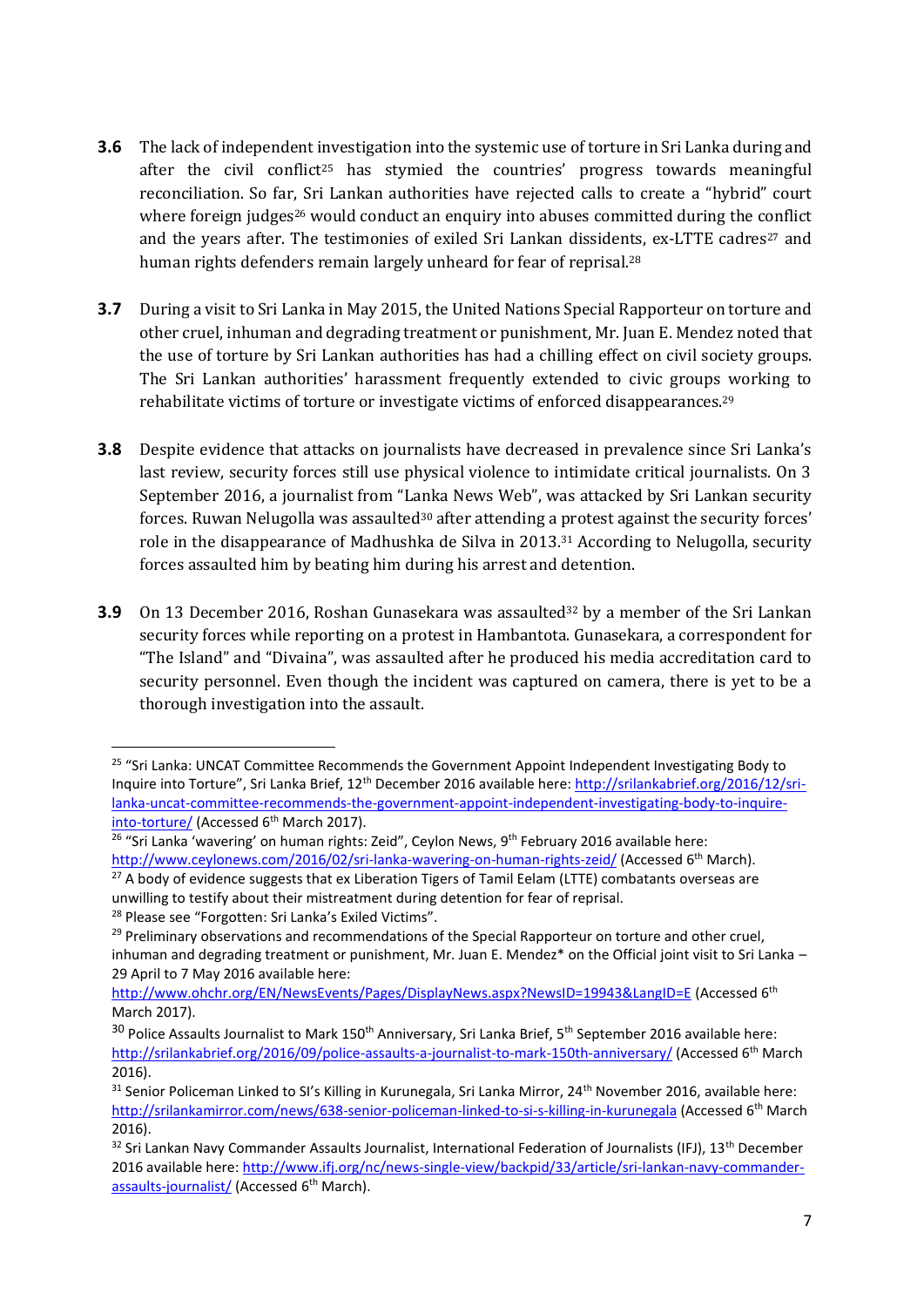**3.10** CIVICUS and INFORM Documentation Centre strongly condemn recent proposals to unnecessarily strengthen counter-terrorism laws in Sri Lanka. Draft copies of the bill<sup>33</sup> permit Sri Lankan authorities even broader powers to arbitrarily arrest, detain and harass individuals. Since the cessation of violent conflict and in a period of fragile peace, the unjustified strengthening of powers could be misused to further target ethnic minority activists and associations34, stifle political dissent or impede the crucial work of civil society groups.

#### **4.** (**D) Freedom of expression, independence of the media and access to information**

- **4.1** Under the 2<sup>nd</sup> UPR cycle, the government received three recommendations relating to freedom of expression and access to information. For example, the government pledged to "Refrain from restricting access to and banning from websites and withdraw the Order of 5 November 2011 with requires news sites to be registered." Of the recommendations received, three were noted. However, as discussed below, the government did not take effective measures to implement these recommendations. Of the three recommendations pertaining to these issues, the government has fully implemented two of these recommendations and one has not been implemented.
- **4.2** Article 19 of the ICCPR guarantees the right to freedom of expression and opinion. Article 14(1) (a) of the Constitution of Sri Lanka<sup>35</sup> also guarantees the right to freedom of expression. Previously cited as one of the most dangerous countries for journalists in the world $36$ , Sri Lanka has made significant progress in upholding the right to free expression. During the Rajapakse administration (2005 -2015), state-owned media outlets were a de facto extension of the government, with all critical outlets either banned or cowed into submission.<sup>37</sup> While the change of government in 2015 provided greater space for independent media outlets and critical dissent, slurs from politicians and government officials on critical media outlets continue.<sup>38</sup> In addition, the practice of censoring content on the internet as well as restrictions on foreign journalists have been removed completely and the passing of access

 $33$  "Sri Lanka: Leaked Draft of the Proposed Counter Terrorism Act", Sri Lanka Guardian,  $18^{th}$  October 2016 available here: [http://www.slguardian.org/2016/10/sri-lanka-leaked-draft-of-the-proposed-counter-terrorism](http://www.slguardian.org/2016/10/sri-lanka-leaked-draft-of-the-proposed-counter-terrorism-act/)[act/](http://www.slguardian.org/2016/10/sri-lanka-leaked-draft-of-the-proposed-counter-terrorism-act/) (Accessed 6<sup>th</sup> March 2017).

<sup>&</sup>lt;sup>34</sup> "Sri Lanka urged to drop new counter-terrorism draft law", Ceylon Today, 11<sup>th</sup> November 2016 available here[: http://www.ceylonews.com/2016/11/sri-lanka-urged-to-drop-new-counter-terrorism-draft-law/](http://www.ceylonews.com/2016/11/sri-lanka-urged-to-drop-new-counter-terrorism-draft-law/) (Accessed 6th March 2017).

<sup>&</sup>lt;sup>35</sup> Constitution of Sri Lanka available here:<https://www.parliament.lk/files/pdf/constitution.pdf> (Accessed 6<sup>th</sup> March 2017).

<sup>&</sup>lt;sup>36</sup> CIVICUS Monitor, Sri Lanka, 1<sup>st</sup> November 2016, available here: [https://monitor.civicus.org/country/sri](https://monitor.civicus.org/country/sri-lanka/)[lanka/](https://monitor.civicus.org/country/sri-lanka/) (Accessed 6<sup>th</sup> of March).

<sup>&</sup>lt;sup>37</sup> The Human Rights Situation in Sri Lanka, Inform Human Rights Documentation Centre available here: [https://ihrdc.files.wordpress.com/2016/12/human-rights-in-sl-one-year-after-parliamentary-elections-inform-](https://ihrdc.files.wordpress.com/2016/12/human-rights-in-sl-one-year-after-parliamentary-elections-inform-18aug20161.pdf)[18aug20161.pdf](https://ihrdc.files.wordpress.com/2016/12/human-rights-in-sl-one-year-after-parliamentary-elections-inform-18aug20161.pdf) (Accessed 6th March 2017).

<sup>&</sup>lt;sup>38</sup> On several occasions politicians have derided the work of independent journalists, please see: <http://www.ft.lk/article/521931/Ranil-rips-up-the-press->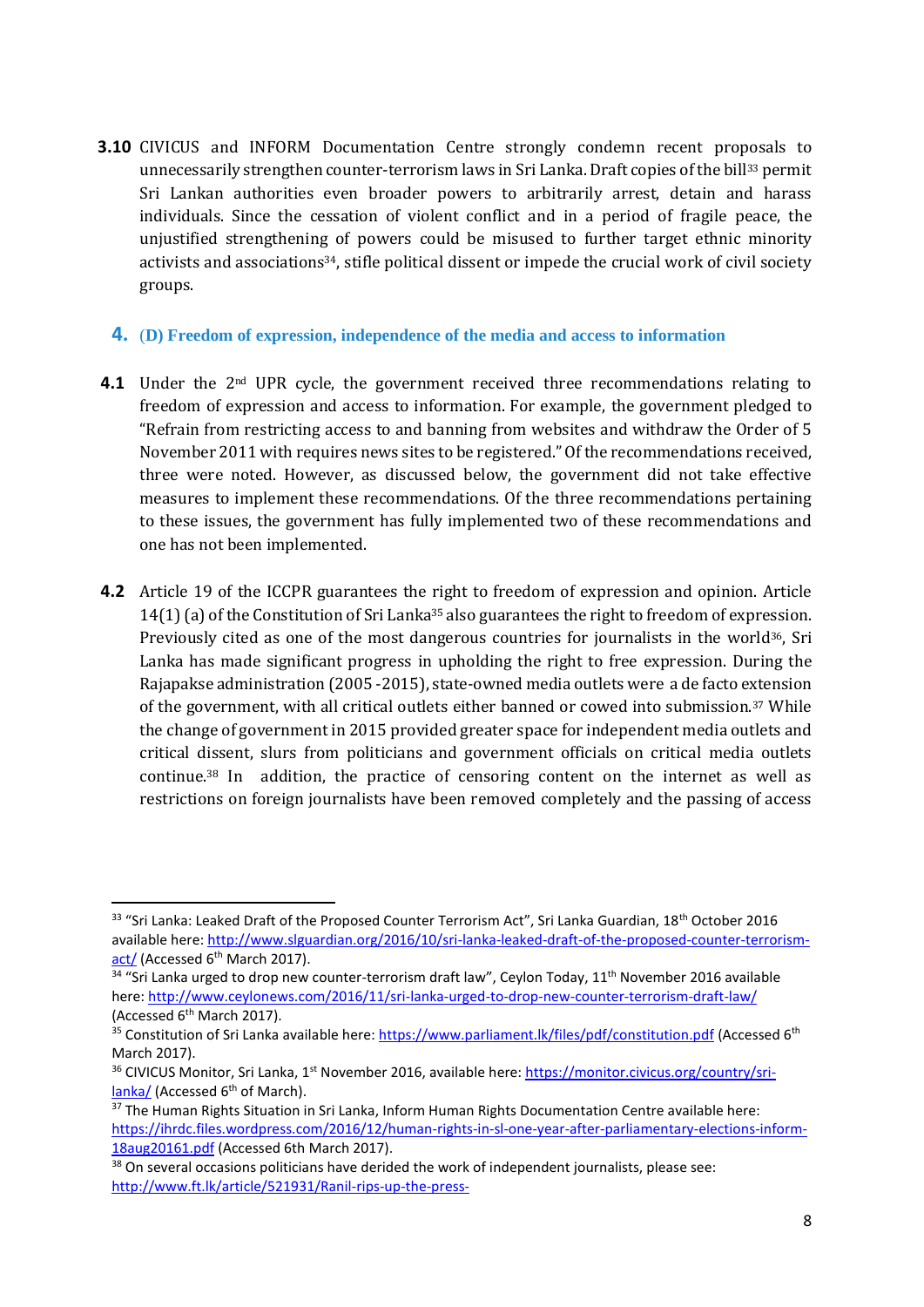to information legislation in  $2016^{39}$  has improved the efficacy of investigative journalism in Sri Lanka.

- **4.3** CIVICUS and INFORM are alarmed by the resurrection of Sri Lanka's Press Council.<sup>40</sup> The government regulatory body, which was reintroduced in 201541, affords authorities overbroad powers to meddle in the operation of independent outlets and even sanction or arrest journalists and editors. Sections 14, 15 & 16 of the law<sup>42</sup>, enable the Sri Lankan authorities to penalise journalists, editors and newspaper owners for up to two years for publishing "any indecent or obscene statement or matter" or "any statement or matter concerning a person which will amount to defamation." The reintroduction of the Press Council is an unnecessary regulatory barrier that stains the Sri Lankan authorities' progress in promoting freedom of speech.
- **4.4** From the 31st March 2016, Sri Lankan authorities required all websites to register with The Ministry of Parliamentary Reforms and Mass Media.<sup>43</sup> Multiple unregistered websites have continued to operate without hindrance since.<sup>44</sup>
- **4.5** CIVICUS and INFORM welcome the domestic progress made to investigate the killing, abduction and torture of numerous journalists during the previous administration. Investigations into the death of Lasantha Wickrematunge in 2009, has led to the arrest of five military personnel in February 2017.<sup>45</sup> However, in the absence of independent and international scrutiny, the integrity of domestic inquiries will continue to be questioned. Furthermore, we are deeply concerned about overall climate of impunity regarding the large number of killings, disappearances, assaults, threats on journalists and media institutions.

#### **5. (E) Freedom of peaceful assembly**

**<sup>.</sup>** <sup>39</sup> Parliament of the Democratic Socialist Republic of Sri Lanka, Right to Information Act: no, 12 of 2016 available here:<https://monitor.civicus.org/country/sri-lanka/> (Accessed 6<sup>th</sup> of March).

<sup>&</sup>lt;sup>40</sup> "Sri Lanka: Press Council Revival Controversial" in Global Legal Monitor, 16<sup>th</sup> July 2015, available here: <http://www.loc.gov/law/foreign-news/article/sri-lanka-press-council-revival-controversial/> (Accessed 6<sup>th</sup> March 2016).

<sup>&</sup>lt;sup>41</sup> "Sri Lanka Moves to Re-Establish Restrictive Media Regulatory Body", Committee to Protect Journalists, 7<sup>th</sup> July 2015 available here:<https://cpj.org/2015/07/sri-lanka-moves-to-re-establish-restrictive-media-.php> <sup>42</sup> The Sri Lankan Press Council available here:

<http://www.unesco.org/fileadmin/MULTIMEDIA/HQ/CI/1.%20Sri%20Lanka%20Press%20Council%20Act.pdf> (Accessed 7th March 2017).

<sup>&</sup>lt;sup>43</sup> "News websites asked to obtain registration before March 31", Adaderana, 3<sup>rd</sup> March 2016 available here: <http://www.adaderana.lk/news/34412/news-websites-asked-to-obtain-registration-before-march-31> (Accessed 6th March 2017).

<sup>44</sup> Freedom of Association and Assembly in Sri Lanka 2014, Inform Human Rights Documentation Centre available at: [http://srilankabrief.org/wp-content/uploads/2014/09/Freedom-of-Assembly-+-Association-in-Sri-](http://srilankabrief.org/wp-content/uploads/2014/09/Freedom-of-Assembly-+-Association-in-Sri-Lanka-INFORM-20Sep20141.pdf)[Lanka-INFORM-20Sep20141.pdf](http://srilankabrief.org/wp-content/uploads/2014/09/Freedom-of-Assembly-+-Association-in-Sri-Lanka-INFORM-20Sep20141.pdf) (Accessed 6<sup>th</sup> March 2017).

<sup>&</sup>lt;sup>45</sup> For example the recent arrest of security personnel on suspicion of killing Lasantha Wickrematunge please see: [http://www.aljazeera.com/news/2017/02/army-spies-arrested-lasantha-wickrematunge-murder-](http://www.aljazeera.com/news/2017/02/army-spies-arrested-lasantha-wickrematunge-murder-170220151437431.html)[170220151437431.html](http://www.aljazeera.com/news/2017/02/army-spies-arrested-lasantha-wickrematunge-murder-170220151437431.html)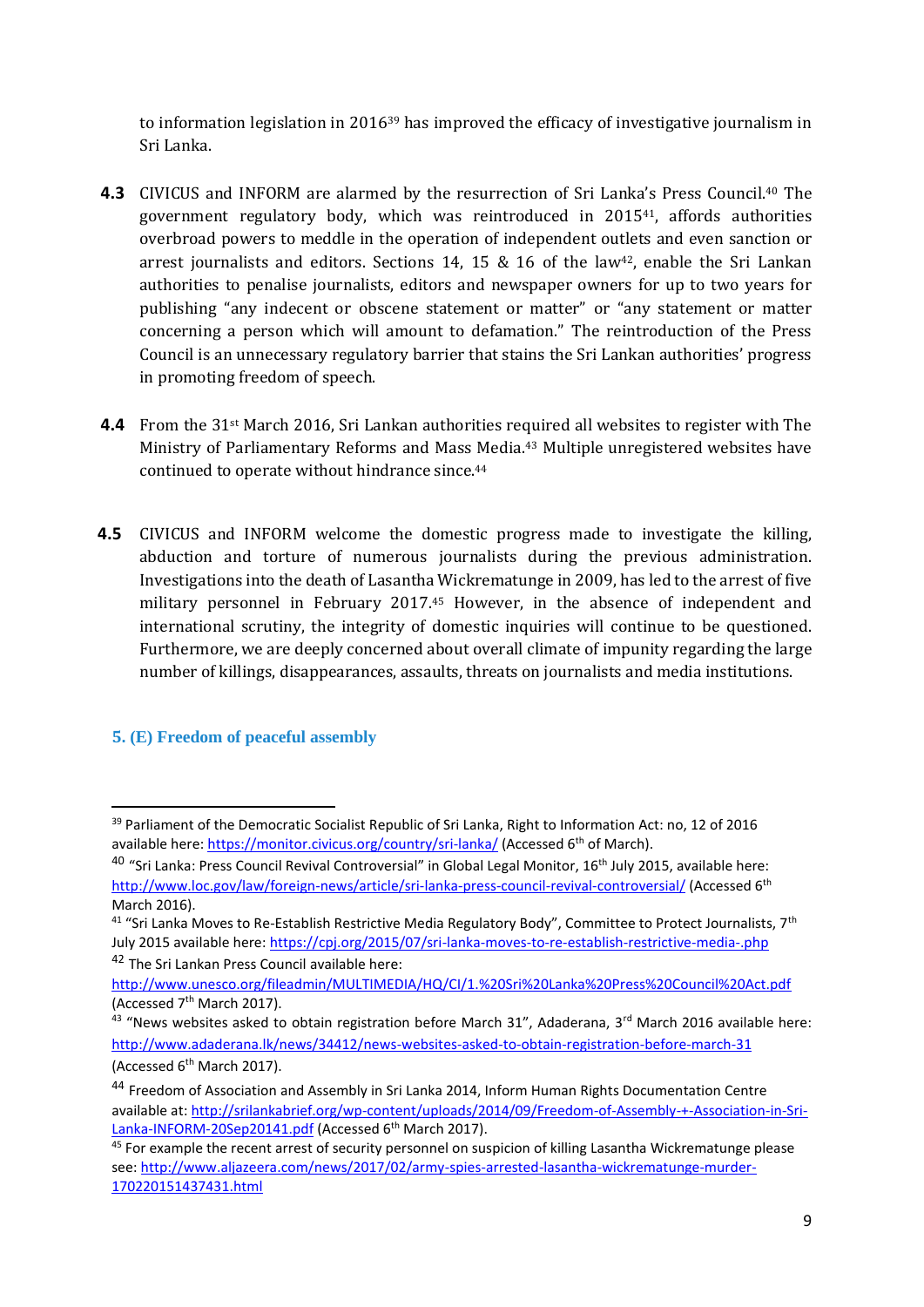- **5.1** During Sri Lanka's examination under the 2<sup>nd</sup> UPR cycle, the government did not receive any recommendations specifically addressing freedom of assembly in the country. However, despite the lack of recommendations during the last review we remain concerned by ongoing restrictions on freedom of peaceful assembly.
- **5.2** Article 21 of the ICCPR guarantees the freedom of peaceful assembly. In addition, article 14 (1) (b) of the Sri Lankan Constitution also guarantees the right to freedom of assembly. However, in practice and policy, Sri Lankan security forces have a well-documented track record of using excessive force to quell protests, particularly in the North and East of Sri Lanka.
- **5.3** The Sri Lankan constitution stipulates that freedom of Assembly in Sri Lanka can be restricted<sup>46</sup> in the "interests of religious harmony"<sup>47</sup> as well as in the "interest interests of national security, public order and the protection of public health or morality, or for the purpose of securing due recognition and respect for the rights and freedoms of others, or of meeting the just requirements of the general welfare of a democratic society."<sup>48</sup> Under Police Ordinance article 77(1) protesters need to seek permission from the local police before holding a protest.<sup>49</sup> Security forces have proactively sought to curtail the exercise of peaceful assemblies in North and Eastern Sri Lanka, while also restricting mobilisations organised by students and LGBTI organisations.
- **5.4** On 1 August 2013, Sri Lankan security forces opened fire using live ammunition on a protest demanding clean water in Weliweriya, Gampaha, Western Province. <sup>50</sup> At least three protesters were killed and many more were injured.<sup>51</sup> Despite an investigation, the perpetrators are yet to be brought to justice.
- **5.5** On 29 November 2015, Sri Lankan security forces used excessive force to quell protests organised by students over tuition fees. Security forces used water cannons and tear gas to

 $\overline{a}$ 

<sup>46</sup> Freedom of Association and Assembly in Sri Lanka 2014, Inform Human Rights Documentation Centre available at: [http://srilankabrief.org/wp-content/uploads/2014/09/Freedom-of-Assembly-+-Association-in-Sri-](http://srilankabrief.org/wp-content/uploads/2014/09/Freedom-of-Assembly-+-Association-in-Sri-Lanka-INFORM-20Sep20141.pdf)[Lanka-INFORM-20Sep20141.pdf](http://srilankabrief.org/wp-content/uploads/2014/09/Freedom-of-Assembly-+-Association-in-Sri-Lanka-INFORM-20Sep20141.pdf) (Accessed 6<sup>th</sup> March 2017).

<sup>47</sup> Sri Lankan constitution, articles 15 (3) available at:

[http://www.priu.gov.lk/Cons/1978Constitution/Chapter\\_03\\_Amd.htm](http://www.priu.gov.lk/Cons/1978Constitution/Chapter_03_Amd.htm) (Accessed 6th March 2017). <sup>48</sup> Sri Lankan constitution, articles 15 (7) available at:

[http://www.priu.gov.lk/Cons/1978Constitution/Chapter\\_03\\_Amd.htm](http://www.priu.gov.lk/Cons/1978Constitution/Chapter_03_Amd.htm) (Accessed 6th March 2017). <sup>49</sup> Police Ordinance article 77(1) available here:

[http://www.vertic.org/media/National%20Legislation/Sri%20Lanka/LK\\_Police\\_Ordinance.pdf](http://www.vertic.org/media/National%20Legislation/Sri%20Lanka/LK_Police_Ordinance.pdf) (Accessed 6<sup>th</sup> March 2017).

<sup>&</sup>lt;sup>50</sup> "Sri Lanka: Army Blamed for Death of Weliweriya Unarmed Protester and Firing Live Bullets into Crowd", 3<sup>rd</sup> August 2017 available here: [http://www.lankastandard.com/2013/08/army-blamed-for-death-of-weliweriya](http://www.lankastandard.com/2013/08/army-blamed-for-death-of-weliweriya-protester/)[protester/](http://www.lankastandard.com/2013/08/army-blamed-for-death-of-weliweriya-protester/) (Accessed 6<sup>th</sup> March 2017).

<sup>&</sup>lt;sup>51</sup> "Sri Lanka: Investigate Clean Water Protest Deaths", Human Rights Watch, 9<sup>th</sup> August 2013 availble here: <https://www.hrw.org/news/2013/08/09/sri-lanka-investigate-clean-water-protest-deaths> (Accessed 6th March 2017).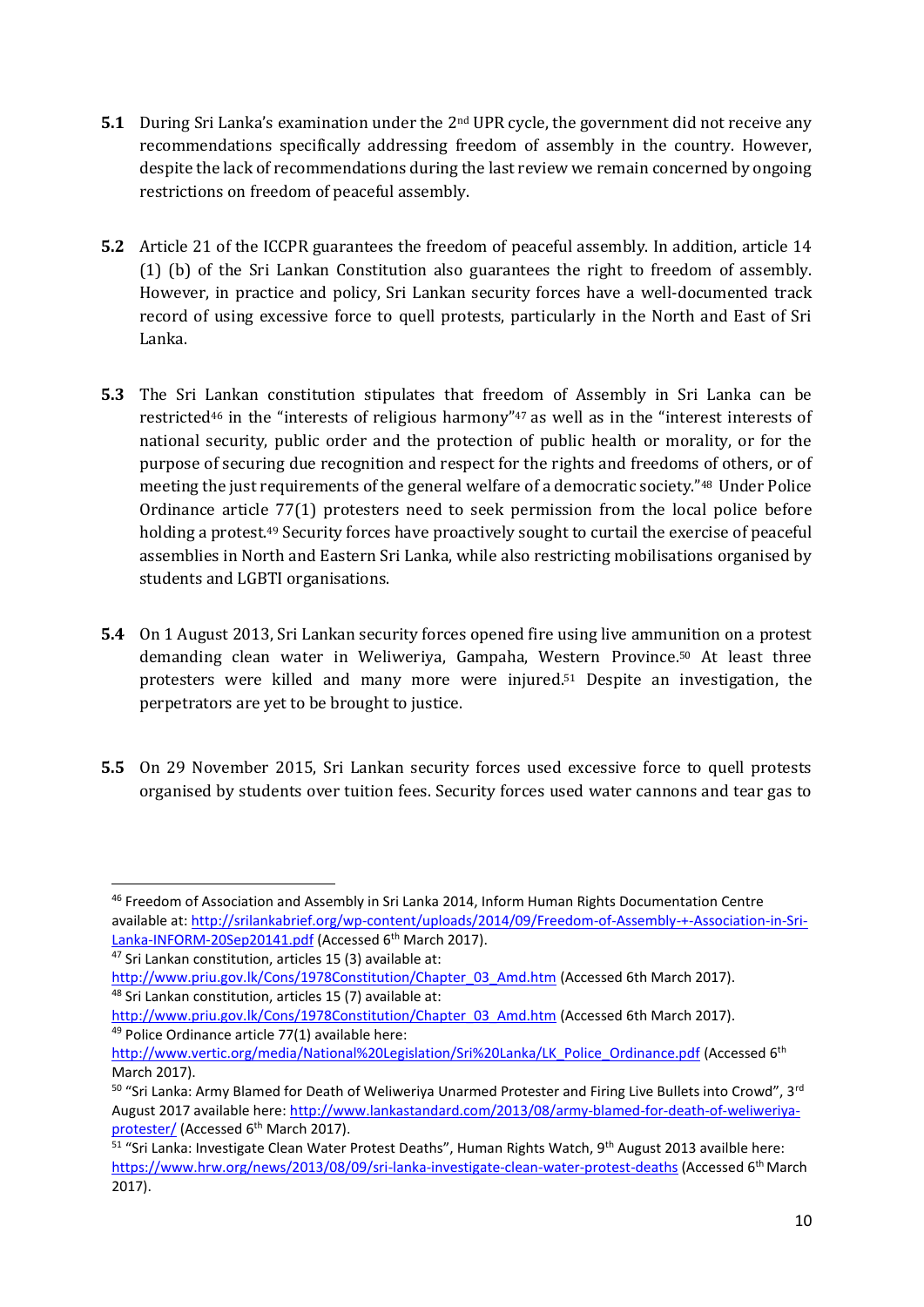disperse the crowd. Following clashes, at least 8 people were hospitalised and 39 arrested for participating.<sup>52</sup>

- **5.6** On 22 May 2015, Sri Lankan authorities banned protests in Jaffna, Northern Province<sup>53</sup> by issuing a court order to two civil society groups, Janatha Balaya Organisation (The National Movement for Reconciliation) and Jaffna Women's organisation after a violent protest outside Jaffna court. Over 130 people were remanded in custody in an unlawful assembly in the same location over the rape of an 18 year old girl from Punguditivu in Jaffna. Similar court orders banning public protests<sup>54</sup>, and arrests<sup>55</sup> of the protestors<sup>56</sup> have also been recently reported.
- **5.7** On 28 July 2016, Sri Lankan authorities used a series of court<sup>57</sup> orders to prevent an opposition march from Kandy to Colombo, organised by ex-President Mahinda Rajapakse. While civic groups in Sri Lankan have acknowledged<sup>58</sup> that the march was primarily aimed at inciting ethnic disunity, the unwarranted intervention by authorities constitutes a breach of the right to peaceful assembly.
- **5.8** On 7 January 2017, clashes between Sri Lankan security forces and protesters over a proposed new port in Hambantota, Southern Sri Lanka led to the excessive use of force by authorities.<sup>59</sup> An order banning the protests led to 32 individuals being remanded by authorities. <sup>60</sup> Local residents clashed with pro-government supporters and security forces over the appropriation of private land for an industrial zone. Authorities used tear gas to

[https://ihrdc.files.wordpress.com/2016/12/human-rights-in-sl-one-year-after-parliamentary-elections-inform-](https://ihrdc.files.wordpress.com/2016/12/human-rights-in-sl-one-year-after-parliamentary-elections-inform-18aug20161.pdf)[18aug20161.pdf](https://ihrdc.files.wordpress.com/2016/12/human-rights-in-sl-one-year-after-parliamentary-elections-inform-18aug20161.pdf) (Accessed 23<sup>rd</sup> March 2017)

**<sup>.</sup>** <sup>52</sup> "Police Attacks Protesting Students in Sri Lanka", Tamil Solidarity available here:

<http://www.tamilsolidarity.org/police-attacks-protesting-students-in-sri-lanka/> (Accessed 6th March 2017). <sup>53</sup> "Protests Banned in Jaffna", Daily Mirror, 23<sup>rd</sup> May 2017 available here:

<http://www.dailymirror.lk/article/protests-banned-in-jaffna-73529.html> (Accessed 6<sup>th</sup> March 2017).

<sup>&</sup>lt;sup>54</sup> 'Court order issued against plantation workers protest' Hiru news 2<sup>nd</sup> October 2016.

<http://www.hirunews.lk/144286/court-order-issued-against-plantation-workers-protest>(Accessed 23rd March 2017)

<sup>55</sup> Deshapriya, S (2016). 'Freedom of Expression, Association and Assembly' in Human Rights Situation in Sri Lanka, one year after parliamentary elections: August 17, 2015 - August 17, 2016, INFORM. Colombo. available at

<sup>&</sup>lt;sup>56</sup> 'Around 10 students arrested: Court orders protesters not to obstruct public' Daily News, 3<sup>rd</sup> Feb 2017. [http://dailynews.lk/2017/02/03/law-order/106629/around-10-students-arrested-court-orders-protesters-not](http://dailynews.lk/2017/02/03/law-order/106629/around-10-students-arrested-court-orders-protesters-not-obstruct-public)[obstruct-public](http://dailynews.lk/2017/02/03/law-order/106629/around-10-students-arrested-court-orders-protesters-not-obstruct-public) (Accessed 23rd March 2017)

<sup>57 &</sup>quot;Stern Action Against Violators of Court Orders", Colombo Page, 28<sup>th</sup> July 2016 available here: [http://www.colombopage.com/archive\\_16B/Jul28\\_1469686465CH.php](http://www.colombopage.com/archive_16B/Jul28_1469686465CH.php) (Accessed 6<sup>th</sup> March 2017).

<sup>58</sup> The Human Rights Situation in Sri Lanka, Inform Human Rights Documentation Centre available here: [https://ihrdc.files.wordpress.com/2016/12/human-rights-in-sl-one-year-after-parliamentary-elections-inform-](https://ihrdc.files.wordpress.com/2016/12/human-rights-in-sl-one-year-after-parliamentary-elections-inform-18aug20161.pdf)[18aug20161.pdf](https://ihrdc.files.wordpress.com/2016/12/human-rights-in-sl-one-year-after-parliamentary-elections-inform-18aug20161.pdf) (Accessed 6th March 2017).

<sup>&</sup>lt;sup>59</sup> "Protest over Hambantota port deal turns violent", Al Jazeera, 7<sup>th</sup> January 2017 available here: [http://www.aljazeera.com/news/2017/01/protest-hambantota-port-deal-turns-violent-](http://www.aljazeera.com/news/2017/01/protest-hambantota-port-deal-turns-violent-170107080155843.html)[170107080155843.html](http://www.aljazeera.com/news/2017/01/protest-hambantota-port-deal-turns-violent-170107080155843.html) (Accessed 6th March 2017).

<sup>&</sup>lt;sup>60</sup> "Hambantota Protest: 32 Protesters Further Remanded", Adaderana, 9<sup>th</sup> January 2017 available here: <http://www.adaderana.lk/news.php?nid=38554> (Accessed 6<sup>th</sup> March 2017).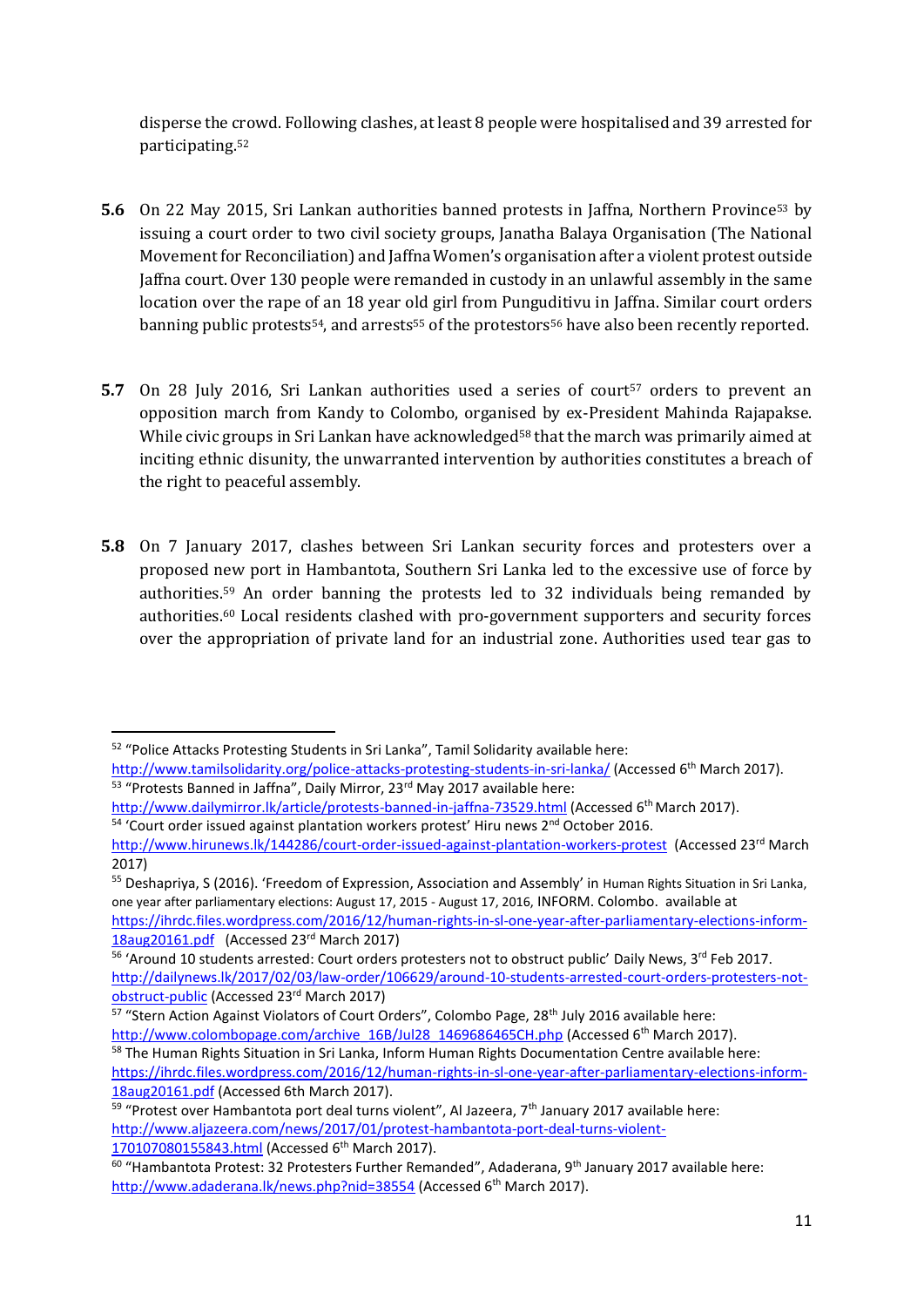disperse protesters in order to clear demonstrations to enable Prime Miniser Ranil Wickeremesinghe to attend a ceremony.<sup>61</sup>

#### **6. (F) Recommendations to the Government of Sri Lanka**

CIVICUS and INFORM call on the Government of Sri Lanka to create and maintain, in law and in practice, an enabling environment for civil society, in accordance with the rights enshrined in the ICCPR, the UN Declaration on Human Rights Defenders and Human Rights Council resolutions 22/6, 27/5 and 27/31.

At a minimum, the following conditions should be guaranteed: freedom of association, freedom of expression, freedom of peaceful assembly, the right to operate free from unwarranted state interference, the right to communicate and cooperate, the right to seek and secure funding and the state's duty to protect. In light of this, the following specific recommendations are made:

#### **6.1 Regarding freedom of association**

- Take measures to foster a safe, respectful, enabling environment for civil society, including through removing legal and policy measures, which unwarrantedly limit the right to association.
- Unwarranted disruptions to legitimate, conferences, seminars and other activities organized by CSOs should be stopped.
- Refrain from acts leading to the closure of CSOs or the suspension of their peaceful activities, and instead promote a meaningful political dialogue that allows and embraces diverging views, including those of human rights defenders, CSOs, journalists, political activists and others.

#### **6.2 Regarding the protection of human rights defenders**

**.** 

- Civil society members, journalists and human rights defenders should be provided a safe and secure environment to carry out their work. Conduct impartial, thorough and effective investigations into all cases of attacks, harassment, and intimidation against them and bring perpetrators of such offenses to justice.
- Ensure that human rights defenders are able to carry out their legitimate activities without fear or undue hindrance, obstruction or legal and administrative harassment.

 $61$  "Sri Lanka Protest Over Chinese Investment Turns Ugly" BBC,  $7<sup>th</sup>$  January 2017 available here: <http://www.bbc.co.uk/news/world-asia-38541673> (Accessed 6th March 2016).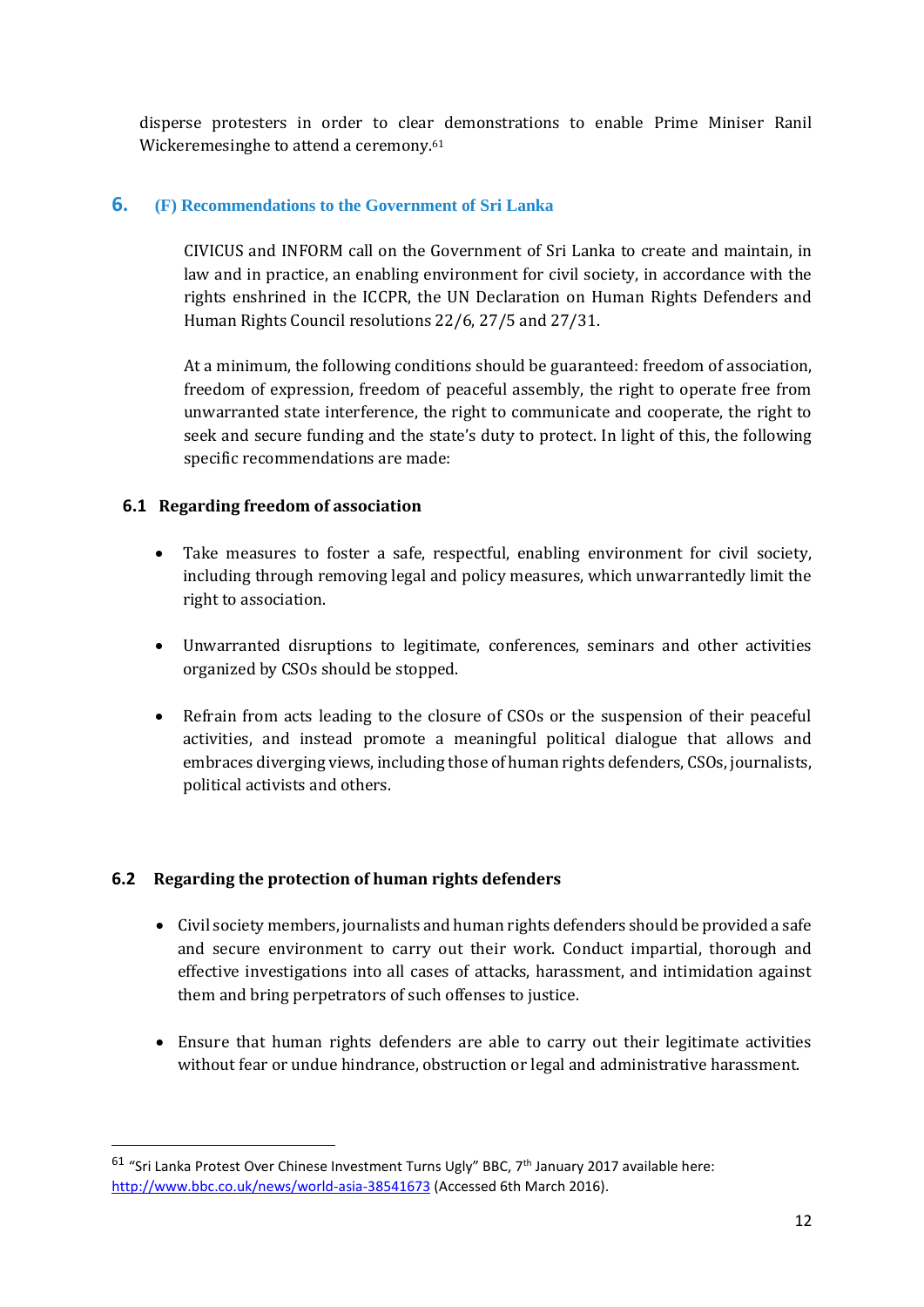- Senior politicians and government officials should stop verbal condemnation of human rights defenders and NGOs, and instead, publicly condemn instances of harassment and intimidation of civil society activists and organisations.
- The Government should apply systematically legal provisions that promote and protect human rights and establish mechanisms that protect human rights defenders by adopting a specific law on the protection of human rights defenders in accordance with Council resolution 27.31 of the Human Rights Council.
- The Government of Sri Lanka should immediately revise proposed counter terrorism legislation that replaces the Prevention of Terrorism Act. Civil society groups should be consulted in the formulation of new provisions in order to ensure that they align with international best practice standards.

## **6.3 Regarding freedom of expression, independence of the media and access to information**

- Ensure freedom of expression and media freedom by all bringing national legislation into line with international standards.
- Review and repeal the Press Council in order to ensure that the Press Council legislation is in line with the best practices and international standards in the area of freedom of expression.
- Allow international investigations to be conducted into the killing of journalists during the Rajapakse administration (2005 – 2015) and permit the use of foreign judges to preside over cases involving Sri Lankan security forces.
- Ensure that journalists and writers may work freely and without fear of retribution for expressing critical opinions or covering topics that the Government may find sensitive.

#### **6.4 Regarding freedom of assembly**

- All instances of extra-judicial killing and excessive force committed by security forces while monitoring protests and demonstrations should be immediately and impartially investigated.
- Dismantle regulations under the Police Ordinance Article that require protesters to seek permission from local police forces prior to holding a protest.
- Local authorities should desist from using court orders to ban protests on politically sensitive issues. Unnecessary use of court orders to restrict protests should be immediately investigated.